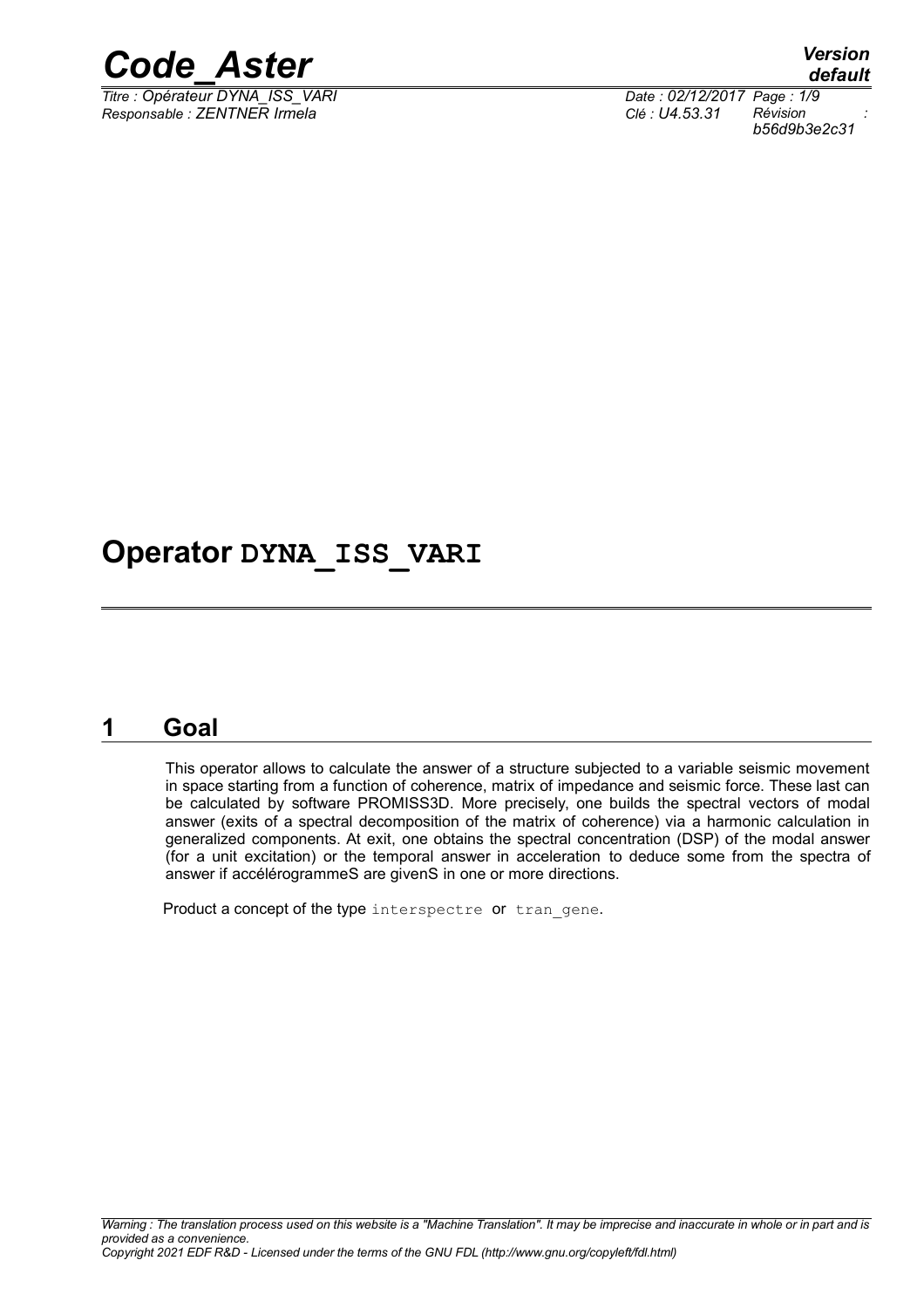*Titre : Opérateur DYNA\_ISS\_VARI Date : 02/12/2017 Page : 2/9 Responsable : ZENTNER Irmela Clé : U4.53.31 Révision :*

*default*

*b56d9b3e2c31*

## **2 Syntax**

|   |      |                         | $RES_VARI = DYNA_IISS_VARI$ (                                                        |                                                                                                                                                                                     |                                                                |
|---|------|-------------------------|--------------------------------------------------------------------------------------|-------------------------------------------------------------------------------------------------------------------------------------------------------------------------------------|----------------------------------------------------------------|
|   |      | ♦<br>[fonction sdaster] | $\bullet$   EXCIT SOL = $_F$ (<br>$\Diamond$ ACCE $X =$ acceX<br>$ACCE Y = accether$ |                                                                                                                                                                                     | [fonction_sdaster]                                             |
|   |      | ♦                       | $ACCE \, Z = \, acceZ$                                                               | $\,$ ,                                                                                                                                                                              | [fonction sdaster]                                             |
|   |      | ♦                       | $\bullet$ FREQ_MAX = Fmax,<br>$FREQ PAS = not,$                                      |                                                                                                                                                                                     | [R]<br>[R]                                                     |
|   |      | ٠                       | $NB$ FREQ = fpas,                                                                    | → FREQ_INIT = fmin, [R]<br>→ FREQ_PAS = not, [R]<br>→ FREQ_PAS = not, [R]<br>→ OPTION = / `ALL', [DEFECT]<br>/ 'DIAG',<br>NOM CMP $=$ / $'DX'$ ,<br>/ $'$ $'$ $DY'$ ,<br>/ $'$ DZ', | [I]                                                            |
| ♦ |      | PRECISION               | $=$ / $prec,$<br>/ 0,999,                                                            |                                                                                                                                                                                     | [R8]<br>[DEFECT]                                               |
|   |      | INTERF                  | $=$ F (                                                                              | ◆ GROUP_NO_INTERF = ma_interf, [grma]<br>$\texttt{MODE\_INTERF} \hspace{1.5cm} = \hspace{1.5cm} / \hspace{1.5cm} \texttt{YALL} \; ,$<br>/ 'CORPS_RIGI'<br>$\,$ ,                    |                                                                |
| ♦ | ISSF |                         | $=$ / $'NOT'$<br>/ $YES'$                                                            |                                                                                                                                                                                     | [DEFECT]                                                       |
|   |      |                         | $\mathtt{MATR\_COHE} \qquad = \quad \_ \mathtt{F} \quad ($                           |                                                                                                                                                                                     |                                                                |
|   |      |                         |                                                                                      | TYPE = $/$ 'MITA LUCO'<br>/ 'ABRAHAMSON'<br>/ 'ABRA ROCHER'<br>/ 'ABRA SOLMOYEN'                                                                                                    |                                                                |
|   |      |                         | VITE ONDE                                                                            | $=$ $\qquad$<br>vite_onde,                                                                                                                                                          | [R8]                                                           |
|   |      | $\Diamond$              | PARA ALPHA                                                                           | alpha,<br>$\sqrt{2}$<br>$=$<br>0.1,<br>$)$ ,                                                                                                                                        | [R8]<br>[DEFECT]                                               |
|   |      | MATR GENE<br>♦          | $=$ F (<br>MATR MASS $=$<br>$MATR RIGI =$<br>$MATR AMOR =$                           | massgen,<br>rigigen,<br>amogen,<br>$\,$ ,                                                                                                                                           | [matr_asse_gene_R]<br>[matr_asse_gene_R]<br>[matr_asse_gene_C] |
| ♦ |      | UNITE RESU IMPE =       | $\sqrt{2}$<br>32,                                                                    | uresimp,                                                                                                                                                                            | $[1]$<br>[DEFECT]                                              |

*Warning : The translation process used on this website is a "Machine Translation". It may be imprecise and inaccurate in whole or in part and is provided as a convenience. Copyright 2021 EDF R&D - Licensed under the terms of the GNU FDL (http://www.gnu.org/copyleft/fdl.html)*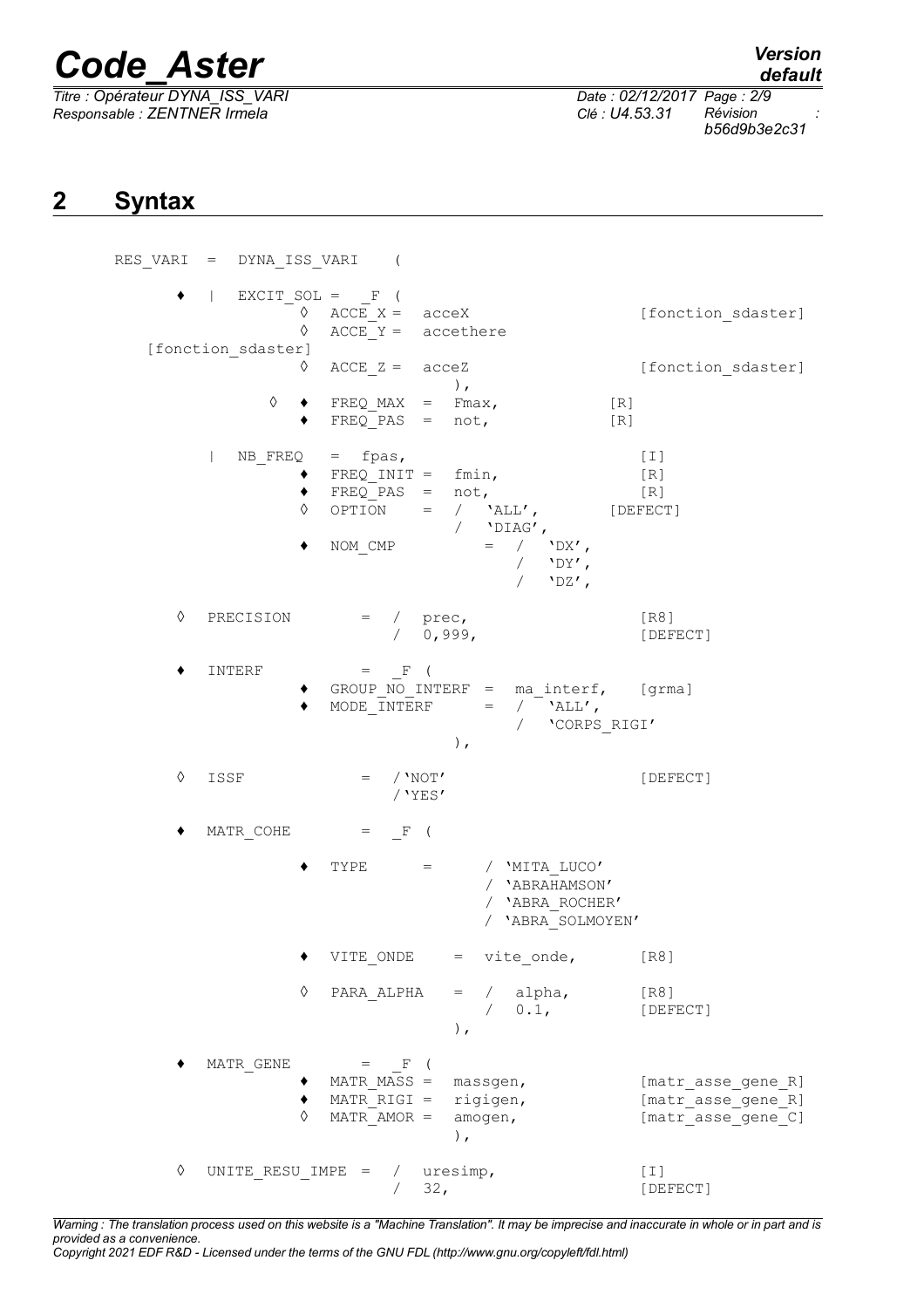*default*

# *Code\_Aster Version*

*Titre : Opérateur DYNA\_ISS\_VARI Date : 02/12/2017 Page : 3/9 Responsable : ZENTNER Irmela Clé : U4.53.31 Révision :*

*b56d9b3e2c31*

| ♦ | UNITE RESU FORC = $/$ uresfor,                                                       |     |                      | 33.                              | [I]<br>[DEFECT]               |
|---|--------------------------------------------------------------------------------------|-----|----------------------|----------------------------------|-------------------------------|
| ♦ | TYPE                                                                                 | $=$ |                      | 'BINARY',<br>'ASCII'             | [DEFECT]                      |
| ♦ | INFORMATION                                                                          |     |                      | $1$ ,<br>$=$<br>$2$ ,<br>$\cdot$ | [DEFECT]                      |
|   | if EXCIT SOL present<br>$\ddot{\cdot}$<br>if NB FREQ present<br>$\ddot{\phantom{a}}$ |     | RES VARI<br>RES VARI | $=$                              | [tran_gene]<br>[interspectre] |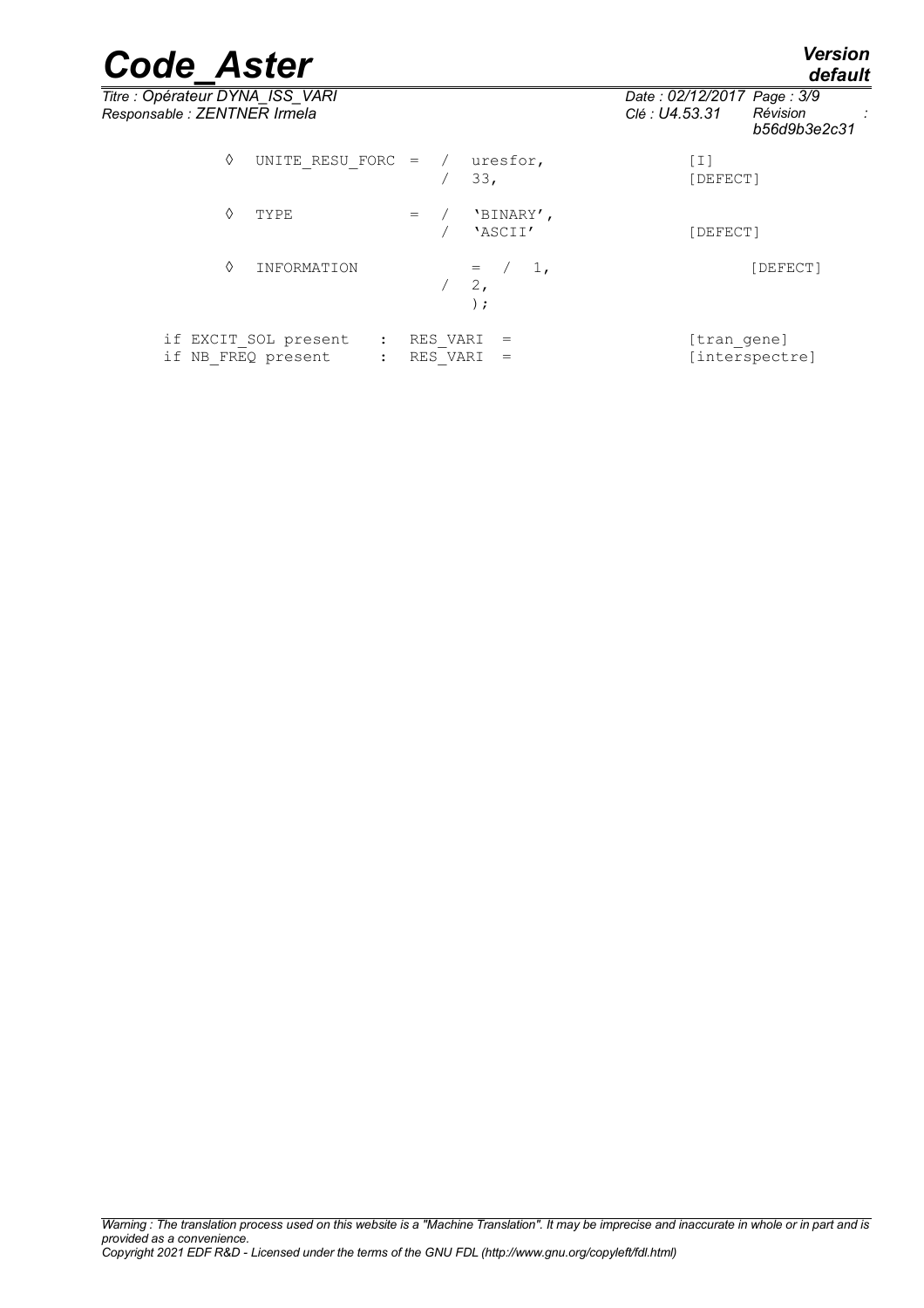*<i>Titre : Opérateur DYNA\_ISS\_VARI Responsable : ZENTNER Irmela Clé : U4.53.31 Révision :*

*b56d9b3e2c31*

## **3 Operands**

#### **3.1 Operand UNITE\_RESU\_IMPE and UNITE\_RESU\_FORC**

UNITE RESU IMPE =  $/$  uresimp, [I] / 32, [DEFECT]

Logical unit of the file of the matrix of impedance of interface calculated by CALC MISS option TYPE\_RESU=' FICHIER'. This matrix can be either already calculated and given like entry in the profile of study, or result of CALC MISS in the same command file.

UNITE RESU FORC =  $/$  uresfor, [I] / 33, [DEFECT]

Logical unit of the file of the seismic forces of interface previously calculated by MISS3D with CALC MISS in postprocessing and data like entry in the profile of study.

#### **3.2 Operand TYPE**

TYPE= / 'BINARY' / 'ASCII' [DEFECT]

This operand makes it possible to read the impedances calculated by the order CALC MISS [U7.03.12] in a file of binary format if necessary.

### **3.3 Keyword factor EXCIT\_SOL**

If one wishes to obtain one **temporal answer**, one must give one or several accélérogrammeS viaS wordS- keyS ACCE\_X, ACCE\_Y and ACCE\_Z.

#### **Note:**

*If EXCIT\_SOL is not informed, then DYNA\_ISS\_VARI give at exit the spectral concentrations of answer (for a unit excitation).*

#### **3.3.1 Operands ACCE\_X, ACCE\_Y and ACCE\_Z**

| $\Diamond$ ACCE X = acce X  |                               | [fonction sdaster] |
|-----------------------------|-------------------------------|--------------------|
|                             | $\Diamond$ ACCE Y = accethere | [fonction sdaster] |
| $\Diamond$ ACCE $Z =$ acceZ |                               | [fonction sdaster] |

AccélérogrammeS , respectively in the directions *X* , *Y* and *Z* . If several operands are then indicated the signals must have the same X-coordinates.

The frequential discretization is givenE starting from the temporal discretization ofS accélérogrammeS :

$$
FREQ \_INIT=0.0, PAS=1./(NB*DT),
$$

where NB indicates the number of steps of time of the accélérogramme and DT is the step of time.

#### **Note:**

*It is necessary that the step of time of the accélérogramme is constant.*

### **3.4 Operands FREQ\_MAX and FREQ\_PAS**

*Warning : The translation process used on this website is a "Machine Translation". It may be imprecise and inaccurate in whole or in part and is provided as a convenience. Copyright 2021 EDF R&D - Licensed under the terms of the GNU FDL (http://www.gnu.org/copyleft/fdl.html)*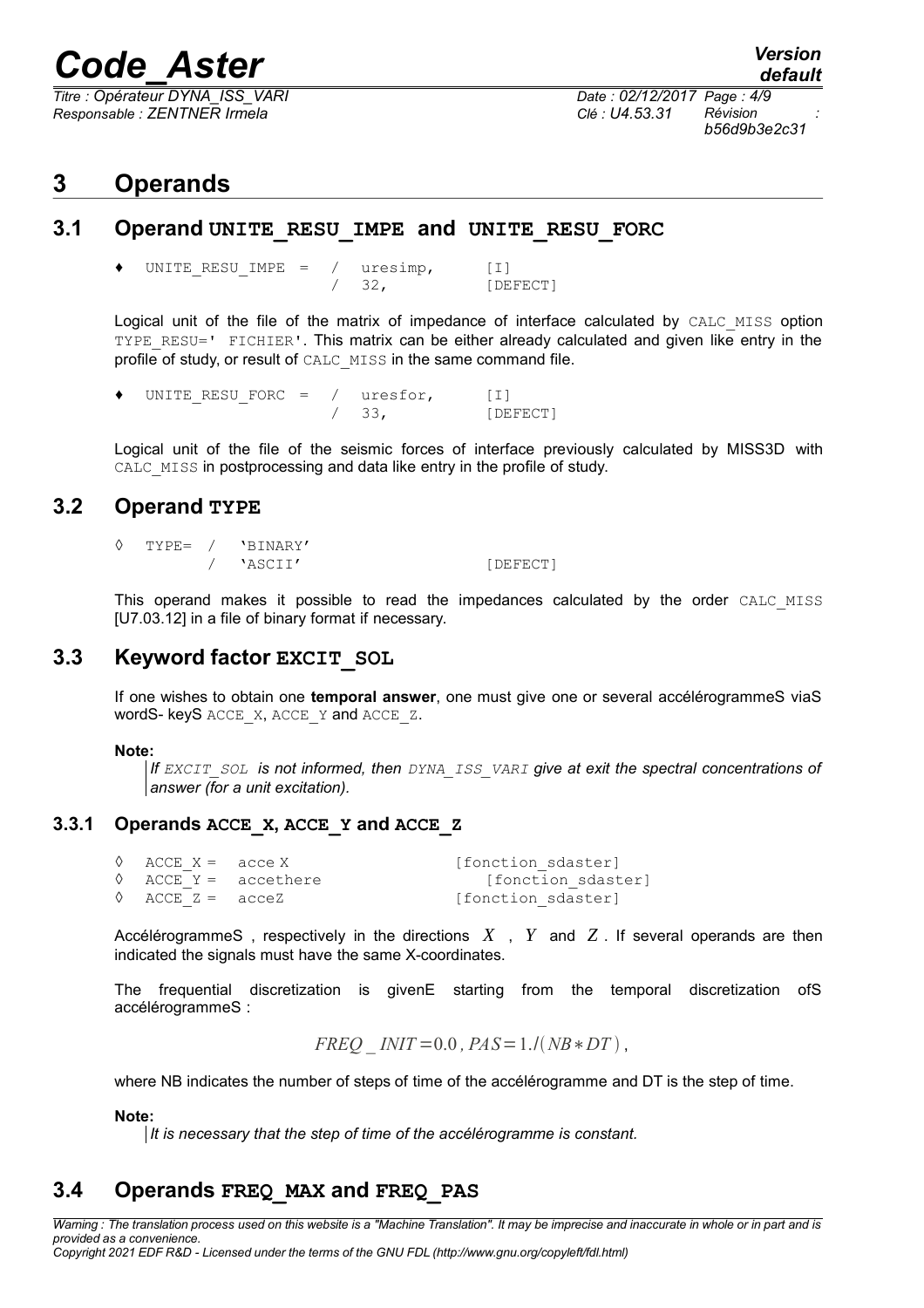*Titre : Opérateur DYNA\_ISS\_VARI Date : 02/12/2017 Page : 5/9 Responsable : ZENTNER Irmela Clé : U4.53.31 Révision :*

If EXCIT SOL is present, hasend to reduce the computing time, it is possible to indicate the step of frequency and the maximum frequency for the calculation of the transfer transfer function (advised):

 $\Diamond$  FREO MAX = Fmax

◊ FREQ\_NOT = not

If FREQ MAX and FREQ NOT are informed, then one determines the transfer transfer function, taking account of space variability, only for one reduced number of frequency. For the calculation of the temporal answer to the excitation by a seismic signal (accélérogramme), one interpolates these values in order to lead to the necessary frequential discretization by the theorem of Shannon.

If FREQ\_MAX is lower than the cut-off frequency *NB*−1∗*PAS* signal, then one supplements the answer by zero until the cut-off frequency. The last frequency of calculation is consequently the cut-off frequency.

It is advisable to check that the step  $FREEQ NOT$  is not too small for modelling the transfer transfer function well with space variability.

## **3.5 Operand NB\_FREQ**

If ON wishes to calculate **spectral concentrations**, then it is necessary to indicate the parameters of Discretisation in the field as of frequencies (harmonic calculation) according to:

 $\blacklozenge$  NB FREQ = NF

Many steps of frequency to be calculated.

♦ FREQ\_INIT = finished

Frequency of beginning of harmonic calculation.

 $FREQNOT = not$ 

Step value of frequency for harmonic calculation.

 $\begin{array}{cccc} \lozenge & \text{OPTION} & = & / & 'ALL', & \text{[DEFECT]} \ & & / & 'DIAG', \end{array}$ / 'DIAG',

By default, one obtains at exit the matrix of DSP of the transfer transfer function (or of the answer for a unit excitation). If one chooses  $\text{OPTION} = \text{PIAG}$ , then one recovers only the diagonal terms of this matrix.

#### **Note:**

*It is the DSP in generalized coordinates. In most studies, it is initially necessary to make projection with the matrix of complete DSP to retain only the diagonal terms of the DSP of answer in physical coordinates.* 

## **3.6 Operand NOM\_CMP**

NOM CMP =  $/$  'DX',  $'$ DY',  $'$ <sub>DZ</sub> $'$ ,

Name of the component corresponding to a direction of incidental seismic field. This keyword is to be informed only if NB FREQ is present.

## **3.7 Operand ISSF**

◊ ISSF = / 'YES'

*Copyright 2021 EDF R&D - Licensed under the terms of the GNU FDL (http://www.gnu.org/copyleft/fdl.html)*

*Warning : The translation process used on this website is a "Machine Translation". It may be imprecise and inaccurate in whole or in part and is provided as a convenience.*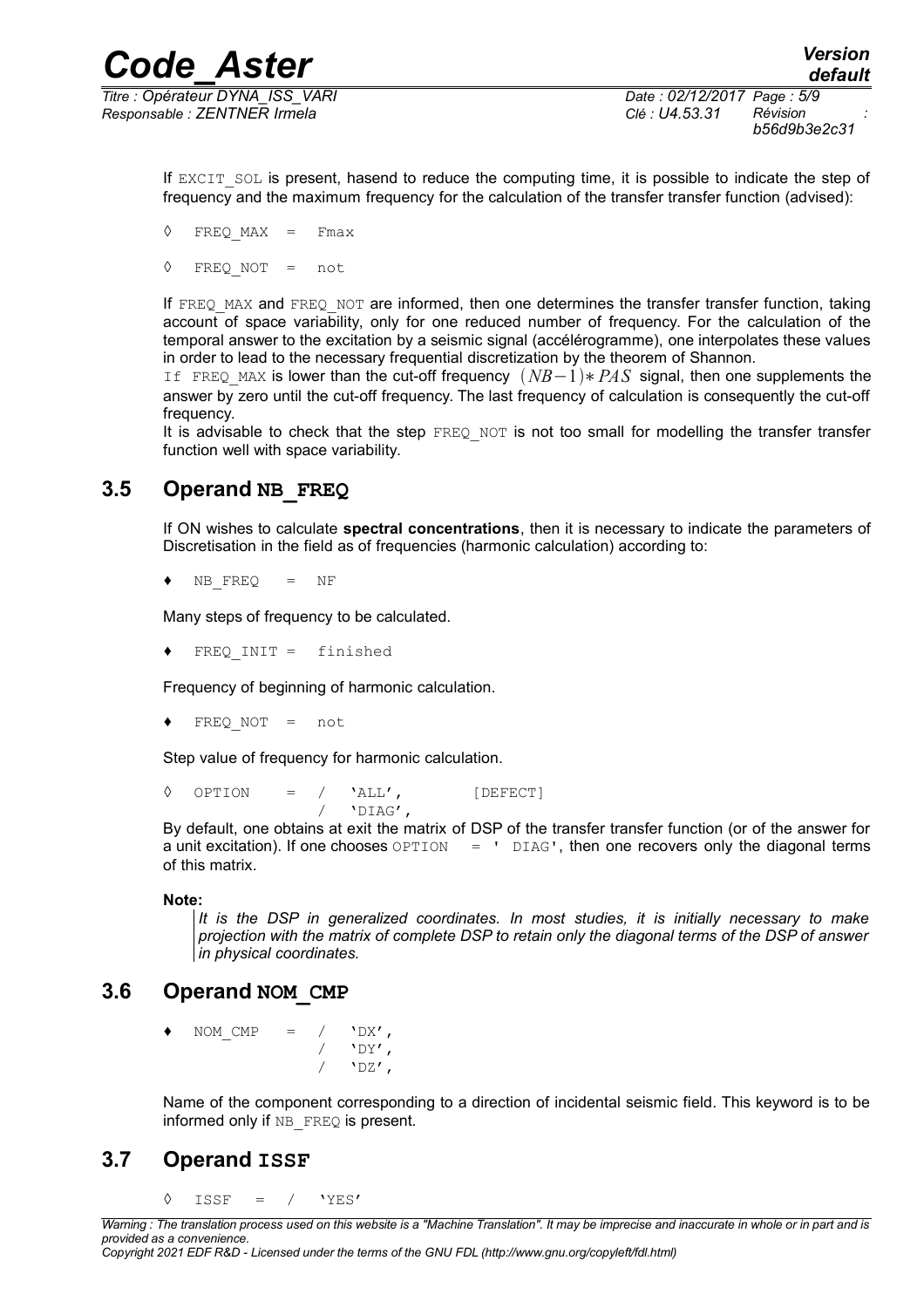*<i>Titre : Opérateur DYNA\_ISS\_VARI Responsable : ZENTNER Irmela Clé : U4.53.31 Révision :*

*default b56d9b3e2c31*

/ 'NOT' [DEFECT]

This operand indicates if one has or not a field of fluid and thus also of the interfaces fluid-structure and ground-fluid indicated by the operands GROUP\_MA\_FLU\_STR and GROUP\_MA\_FLU\_SOL in the order IMPR\_MACR\_ELEM [U7.04.33].

#### **3.8 Keyword INTERF**

#### **3.8.1 Operand MODE\_INTERF**

MODE INTERF =  $/$  'ALL', / 'CORPS\_RIGI' / 'UNSPECIFIED'

This operand makes it possible to characterize the type of modes of interface of the model. Three types of modes of interface are possible: if one chooses a modeling being based on the six modes of rigid body, one must inform 'CORPS RIGI', if one works with all the fashions of interface (unit modes finite elements), one informs 'ALL'. For all the other cases of foundation (inserted geometry, modes of unspecified representation for flexible foundation, case ISSF=' OUI'), one informs 'UNSPECIFIED'.

#### **3.8.2 Operand GROUP\_NO\_INTERF**

 $GROUP NO INTERF = qr inter$ 

With this keyword, one defines the group of nodes being pressed on the surface meshs constitutive of the interface ground-structure.

#### **3.9 Mot\_clé MATR\_COHE**

#### **3.9.1 Operands VITE\_ONDE and PARA\_ALPHA**

 $\leftrightarrow$  TYPE = model

One can choose between the function of coherence of Became moth-eaten & Luco (MITA\_LUCO) and three empirical functions of coherence established by Abrahamson (ABRAHAMSON, ABRA\_ROCHER, ABRA\_SOLMOYEN).

If one chooses MITA LUCO, then one can inform:

- $\bullet$  VITE ONDE =  $V_s$
- $\Diamond$  PARA ALPHA =  $\alpha$

They are the parameters of the function of coherence of Luco and Wong (pure inconsistency without the effect of the passage of wave):

$$
\gamma(d) = \exp[-(\alpha . 2 \pi f . \frac{d}{V_s})^2]
$$

where *D* indicate the distance between two items I and J on the foundation, *f* is the frequency and *V s* the propagation velocity of the wave. The propagation velocity VITE\_ONDE initially considered by Became moth-eaten & Luco is worth 600m/s. The parameter  $\alpha$  is without dimension, it is by default taken equal to 0.1.

The three models of Abrahamson are

- ABRAHAMSON : model of generic coherence of Abrahamson (EPRI 1014101.2006)
- ABRA\_ROCHER : model for a site rock established by Abrahamson starting from earthquakes recorded in Pinyon Flat, the USA (EPRI 1015110.2007).

*Copyright 2021 EDF R&D - Licensed under the terms of the GNU FDL (http://www.gnu.org/copyleft/fdl.html)*

*Warning : The translation process used on this website is a "Machine Translation". It may be imprecise and inaccurate in whole or in part and is provided as a convenience.*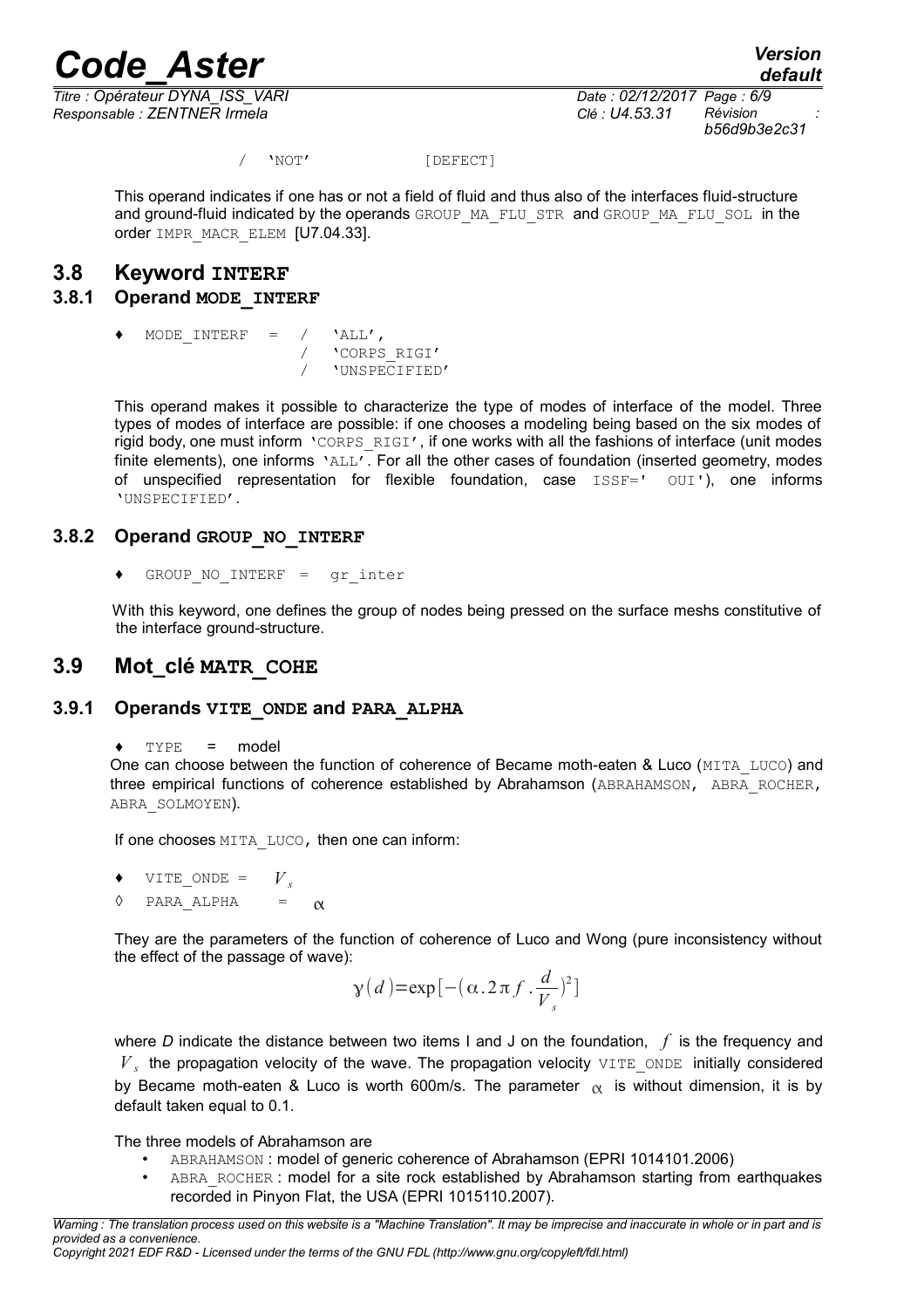*Titre : Opérateur DYNA\_ISS\_VARI Date : 02/12/2017 Page : 7/9*

*b56d9b3e2c31*

ABRA SOLMOYEN : model for a site of average ground established by Abrahamson starting from various sites of average ground in the USA (EPRI 1015110.2007).

### **3.10 Keyword MATR\_GENE**

#### **3.10.1 Operands MATR\_MASS, MATR\_RIGI, MATR\_AMOR**

 $MATR$   $MASS = m$ 

Name of the concept stamps assembled corresponding to the matrix of mass generalized of the system.

 $MATR$  RIGI = rigigen

Name of the concept stamps assembled corresponding to the matrix of rigidity generalized of the system.

A hysterical damping is obtained with a complex matrix of rigidity.

◊ MATR\_AMOR = amogen

Name of the concept stamps generalized assembled corresponding to the matrix of damping generalized of the system.

### **3.11 Operand PRECISION**

◊ PRECISION = prec

This parameter is by default taken equal to 0.999.

For the calculation of the seismic forces with space variability of the incidental field, one carries out the spectral decomposition of the matrix of coherence  $[y_{ij}]$ ,  $i=1...$ , M. The parameter prec give the share of "the energy" of the matrix which one preserves by retaining only one reduced number of clean vectors. If one indicates by *K* ≪*M* the number of eigenvalues selected (one retains them *K* greater eigenvalues), one has

$$
\text{prec} = \frac{\sum_{i=1}^{K} \lambda_i^2}{\sum_{i=1}^{M} \lambda_i^2}
$$

### **3.12 Operand INFORMATION**

◊ INFORMATION =

Indicate the level of impression of the results of the operator.

- $1 =$  no particular impression,
- 2 = impression of the eigenvalues of the spectral decomposition retained.

The impressions are done in the file 'MESSAGE'.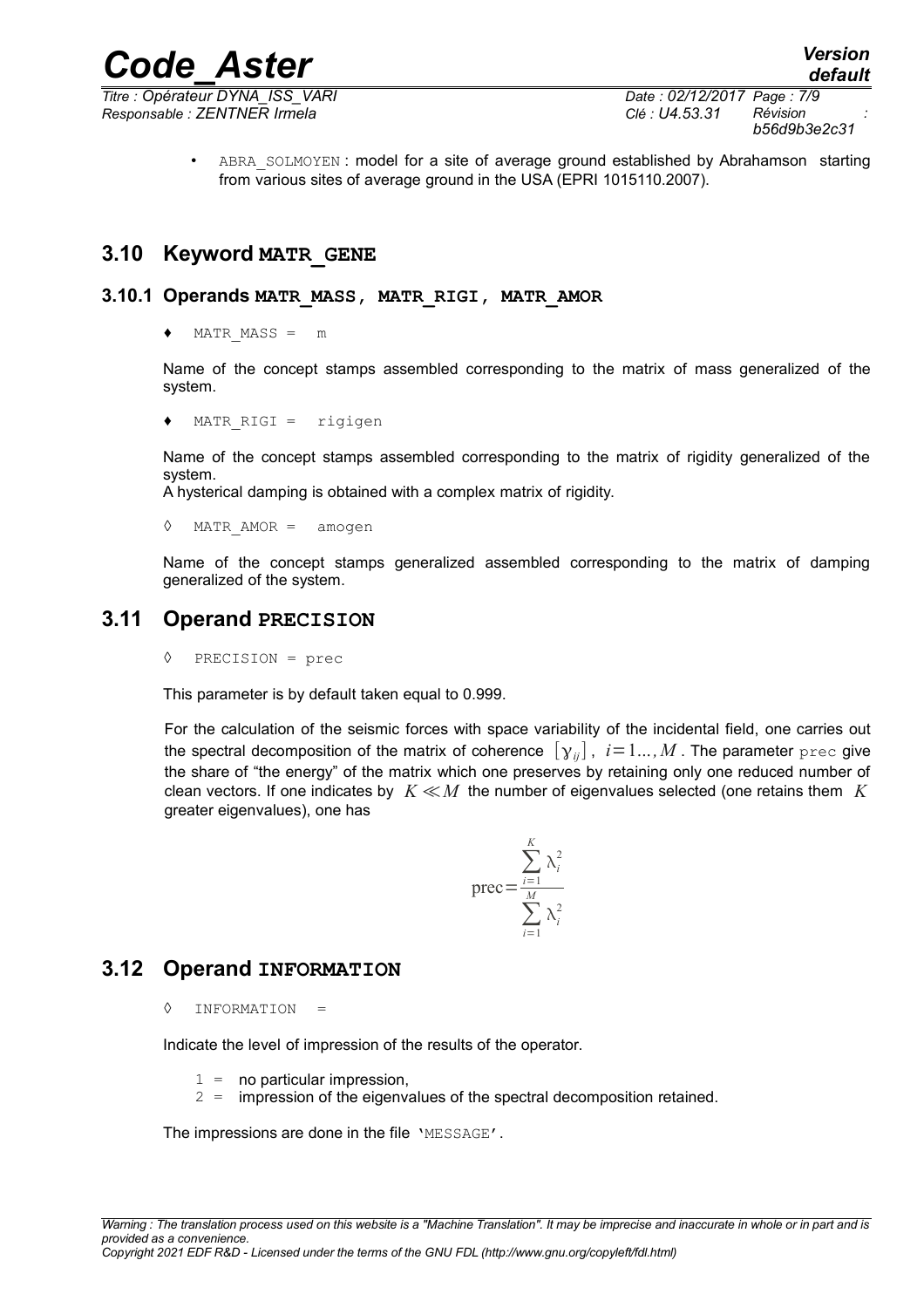*Titre : Opérateur DYNA\_ISS\_VARI Date : 02/12/2017 Page : 8/9 Responsable : ZENTNER Irmela Clé : U4.53.31 Révision :*

*b56d9b3e2c31*

## **4 Examples of use**

One presents here two examples of use of DYNA ISS VARI. The first example presents a calculation of spectral concentration of answer. The second example presents a calculation of spectrum of answer of oscillator.

The user must have done a ProMISS3D calculation before (CALC\_MISS [U7.03.12] with TYPE RESU=' FICHIER' ).

#### **4.1 Example 1**

One presents here an example of command set for the calculation of the spectral concentration of answer which takes account of the space variability of the incidental seismic movement.

```
RESU = DYNA_ISS_VARI ( 
                              FREQ INIT =fmin,NB FREQ = NF,
                              NOT = df,NOM CMP = 'DX',PRECISION = 0,999,
                              INTERF = F (
                                           GROUP_NO_INTERF=' RADIER',
                                          MODE INTERF = ' CORPS RIGI',),
                              MATR COHE = \overline{F} (
                                             VITE ONDE = 600.PARA ALPHA =0.5,),
                              UNITE RESU IMPE = 32,
                              UNITE RESU FORC = 33,
                              MATR GENE = F (
                                            MATR MASS = MASSGEN,
                                            MATR RIGI = RIGIGEN,
                                            MATR AMOR = AMORT,
\,, \,, \,, \,, \,, \,, \,, \,, \,, \,, \,, \,, \,, \,, \,, \,, \,, \,, \,, \,, \,, \,, \,, \,, \,, \,, \,, \,, \,, \,, \,, \,, \,, \,, \,, \,, \,,
                               INFORMATION =2,);
```
One can also consult the CAS-test SDLS118A for an implementation of the method. One can recover the spectral concentration of answer in physical coordinates using the operator REST\_SPEC\_PHYS.

```
SPVX=REST_SPEC_PHYS (MODE_MECA=BAMO,
                     TOUT ORDRE = 'YES',
                      INTE_SPEC_GENE = RESU,
                     NOM CHAM = I DEPL',
                     NOEUD= ('NT7'),
                     NOM CMP= ('DX',),
                     OPTION=' TOUT TOUT' );
```
The transfer transfer function is obtained for a unit seismic excitation and by tracing the root of the values of the auto--spectrum.